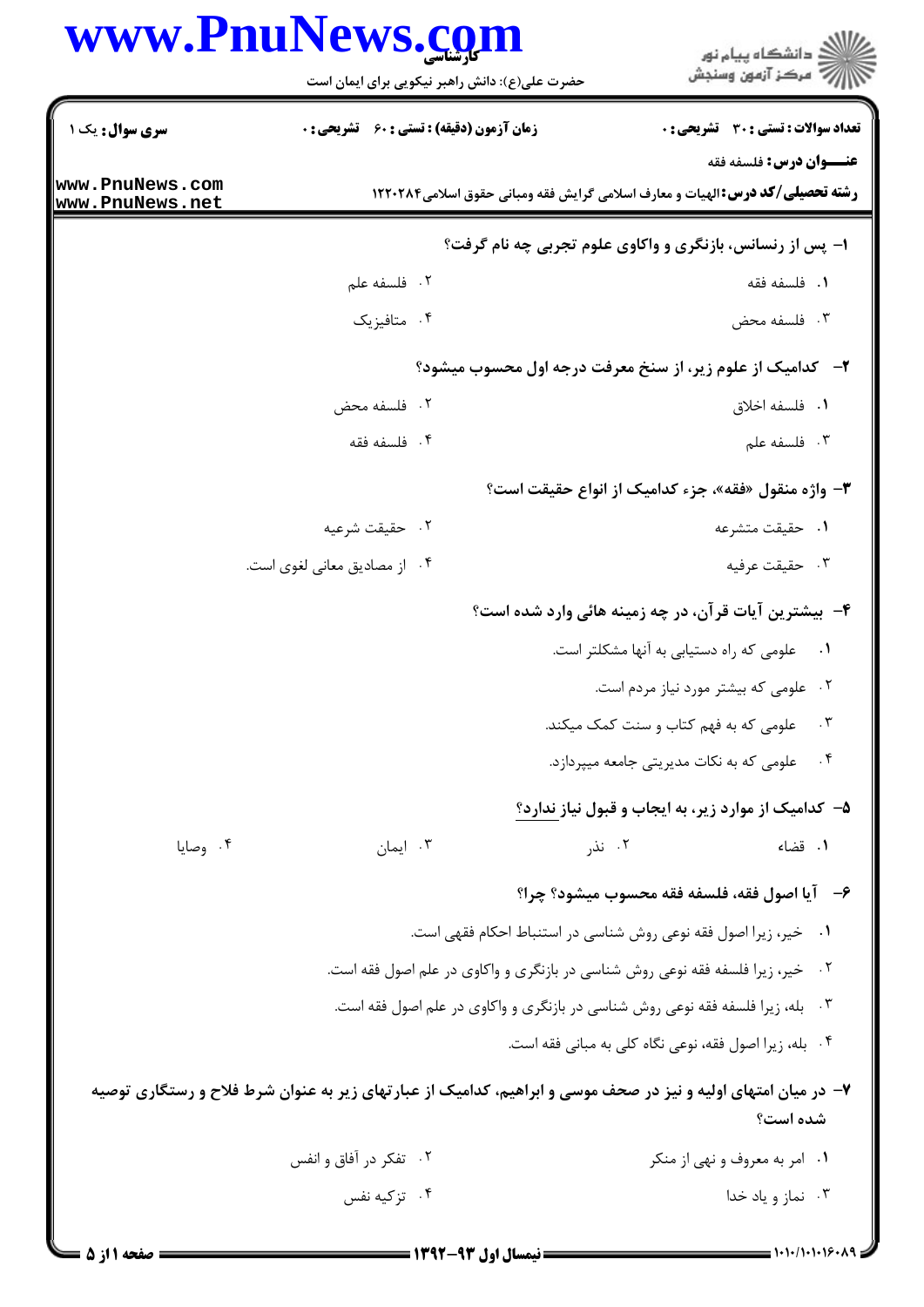|                                    | حضرت علی(ع): دانش راهبر نیکویی برای ایمان است       | ر<br>دانشڪاه پيام نور)<br>ا∛ مرڪز آزمون وسنڊش                                                                        |
|------------------------------------|-----------------------------------------------------|----------------------------------------------------------------------------------------------------------------------|
| <b>سری سوال : ۱ یک</b>             | <b>زمان آزمون (دقیقه) : تستی : 60 ٪ تشریحی : 0</b>  | <b>تعداد سوالات : تستی : 30 ٪ تشریحی : 0</b>                                                                         |
| www.PnuNews.com<br>www.PnuNews.net |                                                     | عنــوان درس: فلسفه فقه<br><b>رشته تحصیلی/کد درس:</b> الهیات و معارف اسلامی گرایش فقه ومبانی حقوق اسلامی1۲۲۰۲۸۴       |
|                                    |                                                     | ۸– بعد از آنکه حضرت موسی(ع) و پیروانش، نتوانستند در ملأ عام به انجام نیایش بپردازند ، از سوی خداوند به انجام چه کاری |
|                                    |                                                     | مأمور شدند؟                                                                                                          |
|                                    | ۰۲ خانه هایشان را مسجد و قبله و محل نماز قرار دهند. | ١. جهت حفظ اصل و روح مذهب، هجرت كنند.                                                                                |
|                                    | ۰۴ جهت رشد و بالندگی عنصر نیایش، با آنها جهاد کنند. | ۰۳ برای حفظ قالب و صورت دین، تقیه کنند.                                                                              |
|                                    |                                                     | ۹- نتيجه حذف پوسته و قالب شريعت چيست؟                                                                                |
|                                    | حفظ صورت و نظم و انضباط محتواي شريعت<br>.7          | ۰۱ تلقین و تکرار روح شریعت                                                                                           |
|                                    | ۰۴ هرج و مرج در امر دين                             | ۰۳ ایجاد روحیه مثبت در عنصر نیایش                                                                                    |
|                                    |                                                     | ∙ا− حاصل قدرت اجتهاد بشر، حفظ کتاب الهی و رشدیافتگی انسان عصر جدید، چه بوده است؟                                     |
|                                    |                                                     | ٠١ تجديد كتاب، متناسب با ظرفيتهاى جديد.                                                                              |
|                                    |                                                     | ۰۲ دگرگون شدن احکام متناسب با مصالح بشر.                                                                             |
|                                    |                                                     | ۰۳ تجدید شرایع و اختلاف در قوانین شرایع.                                                                             |
|                                    |                                                     | ۰۴ کم شدن دستگیریهای پی در پی آسمان جهت رشد استعدادهای علمی و عقلی بشر.                                              |
|                                    |                                                     | 11- کدامیک از شخصیتهای زیر، دلیل نسخ شرایع پیشین را، تغییر مصالح بشری می داند؟                                       |
|                                    | ۰۲ توین بی                                          | ۰۱ علامه حلي                                                                                                         |
|                                    | ۰۴ مطهری                                            | ۰۳ دکتر علی شریعتی                                                                                                   |
|                                    |                                                     | <b>۱۲</b> - اقبال لاهوری، از چه چیزی به وضعیت تازه بشری و جهان جدید، تعبیر نموده است؟                                |
|                                    | ۰۲ توانایی حفظ کتاب                                 | ۰۱ اجتهاد                                                                                                            |
|                                    | ۰۴ رسانه های گروهی                                  | ۰۳ خاتميت نبوت پيامبر(ص)                                                                                             |
|                                    |                                                     | ۱۳– بیشتر احکام مربوط به ادیان گذشته، ناظر به چه اموری هستند؟                                                        |
|                                    | ۰۲ براهین عقلی و اندیشه بشری                        | ۰۱ وضعیت معیشتی و اقتصادی                                                                                            |
|                                    | ۰۴ وضعیت روحی و روانی و اخلاقی افراد                | ۰۳ اثبات وحدانيت و صفات خداوند                                                                                       |
|                                    |                                                     | <b>۱۴</b> - در کدامیک از تئوریهای زیر، شریعت، صامت فرض شده است؟                                                      |
|                                    |                                                     |                                                                                                                      |
|                                    | ۰۲ نظریه تهاجم و تدافع                              | ۰۱ نظریه تحول و تکامل شریعت                                                                                          |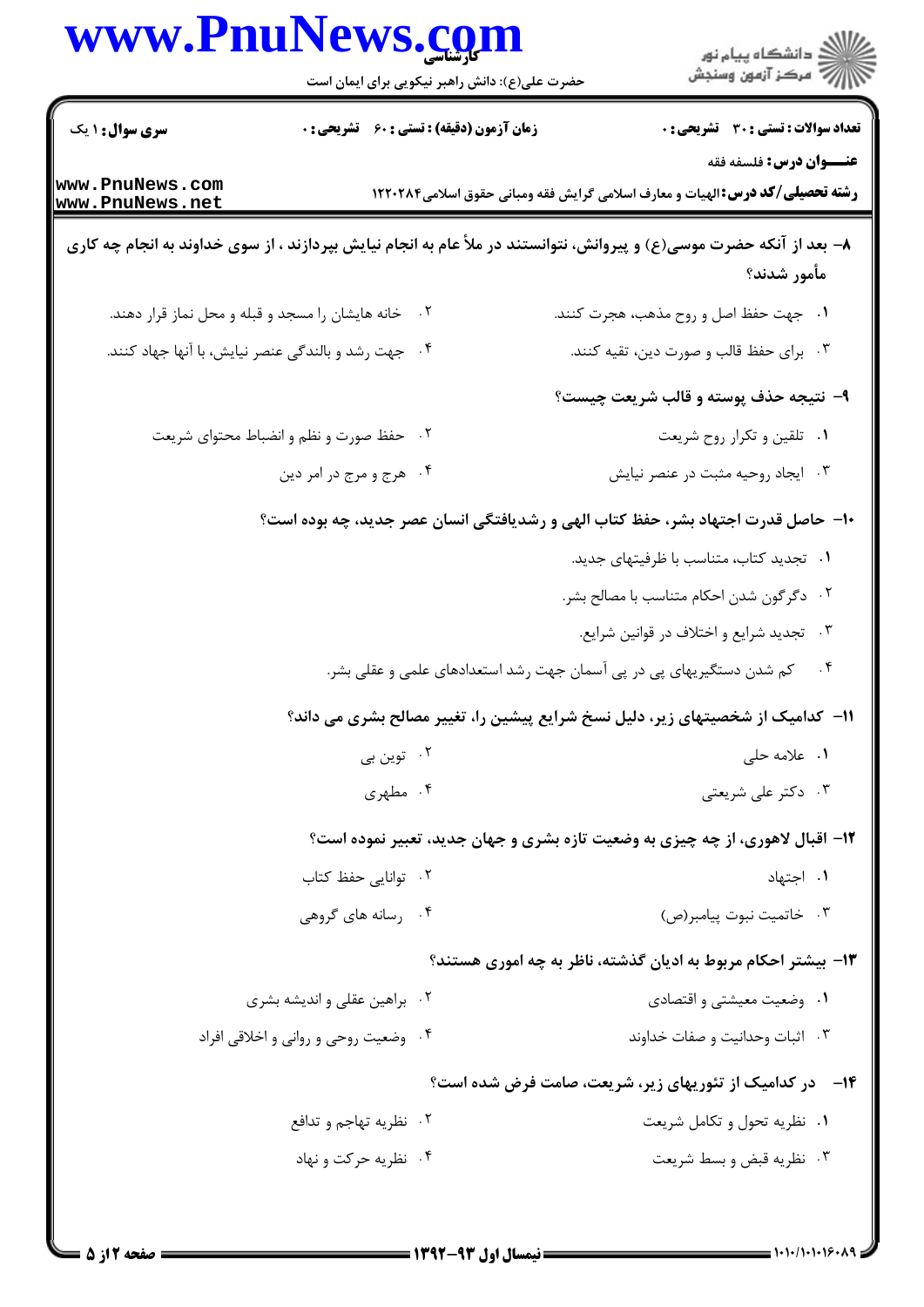## www.PnuNews.com

|                                          | www.PnuNews.com<br>حضرت علی(ع): دانش راهبر نیکویی برای ایمان است | الاد دانشگاه پيام نور<br>الا مرکز آزمون وسنجش                                                                                                          |
|------------------------------------------|------------------------------------------------------------------|--------------------------------------------------------------------------------------------------------------------------------------------------------|
| <b>سری سوال : ۱ یک</b>                   | <b>زمان آزمون (دقیقه) : تستی : 60 ٪ تشریحی : 0</b>               | <b>تعداد سوالات : تستی : 30 - تشریحی : 0</b>                                                                                                           |
| www.PnuNews.com<br>www.PnuNews.net       |                                                                  | عنــوان درس: فلسفه فقه<br><b>رشته تحصیلی/کد درس:</b> الهیات و معارف اسلامی گرایش فقه ومبانی حقوق اسلامی1۲۲۰۲۸۴                                         |
|                                          |                                                                  | ۱۵− کدامیک از عوامل زیر، به دینامیک کردن اندیشه های دینی کمک خواهد کرد؟                                                                                |
|                                          | ۰۲ احتراز و دوری از قداست و غیرقابل سؤال بودن دین                | ۰۱ جدایی دین از سیاست                                                                                                                                  |
|                                          | ۰۴ استحسان و قیاس                                                | ۰۳ چالش دین با امور فردی و اجتماعی                                                                                                                     |
|                                          |                                                                  | ۱۶- «مکاء و تصدیه»، که از سنن منسوخ شده حجازیون است، به چه معناست؟                                                                                     |
|                                          | ۰۲ بیع منابذه                                                    | ۰۱ نکاح شغار                                                                                                                                           |
|                                          | ۰۴ تراشیدن بتن و قرار دادن آن در کعبه                            | ۰۳ کف زدن و بدور کعبه گرديدن                                                                                                                           |
|                                          |                                                                  | ۱۷– در اسلام کدام عامل برای ربط ثابتات دینی با متغیرات زمانی پیش بینی شده است؟                                                                         |
|                                          | ۰۲ اجتهاد                                                        | ٠١. امر به معروف                                                                                                                                       |
|                                          | ۰۴ جهاد                                                          | ۰۳ مهاجرت                                                                                                                                              |
|                                          |                                                                  | ۱۸– شیخ محمدجواد مغنیه، برای اولین بار با ارائه چه قاعده ای، توانست گره بزرگی را در فقه گشوده و زمینه برداشتهای تازه<br>را در موضوعات فقهی فراهم سازد؟ |
|                                          | ۰۲ فهم قرائن حالیه و مقالیه نصوص و درک شرایط تقیه.               | ۰۱ فهم سیاق کلام و تناسب و هماهنگی حکم و موضوع.                                                                                                        |
| تأثیر تئوریهای زبانشناسی بر محتوای نصوص. | $\cdot$ ۴                                                        | ۰۳ فهم ویژگیهای اجتماعی و اقتصادی نصوص.                                                                                                                |
|                                          |                                                                  | ۱۹- کدامیک از موارد زیر، از موانع اجتهاد سیال و تنگناهای نظام فقهی موجود، محسوب میشود؟                                                                 |
|                                          |                                                                  | ٠١ تئوري سازي در نظام فقهي موجود.                                                                                                                      |
|                                          |                                                                  | ۰۲ تأسیس نوعی نظام پارلمانی فقهی.                                                                                                                      |
|                                          |                                                                  | ۰۳ تشکیل سازمان مشورتی فقهاء در نظام فقهی.                                                                                                             |
|                                          |                                                                  | ۴. تقدسگرایی در نظر فقهی و فتوای فقیه.                                                                                                                 |
|                                          |                                                                  | <b>۳۰</b> - کدام دسته از افراد، در بوجود آمدن کشفیات و تازه های هر علم و رشد و گسترش بسیاری از شعب علم مؤثر بوده اند؟                                  |
|                                          |                                                                  | ۰۱ کسانی که کمتراستاد دیده اند و فاقد تحصیلات کلاسیک در آن شاخه علمی هستند.                                                                            |
|                                          |                                                                  | ۰۲ افراد متخصص و ورزیده در آن رشته علمی.                                                                                                               |
|                                          |                                                                  | ۰۳ اشخاص مدرس و پژوهشگر در یک علم.                                                                                                                     |
|                                          |                                                                  | ۰۴ اشخاصی که افکارشان از حرکت و تهاجم به دام تدافع و نهادی شدن نیفتد.                                                                                  |
|                                          |                                                                  |                                                                                                                                                        |
|                                          |                                                                  |                                                                                                                                                        |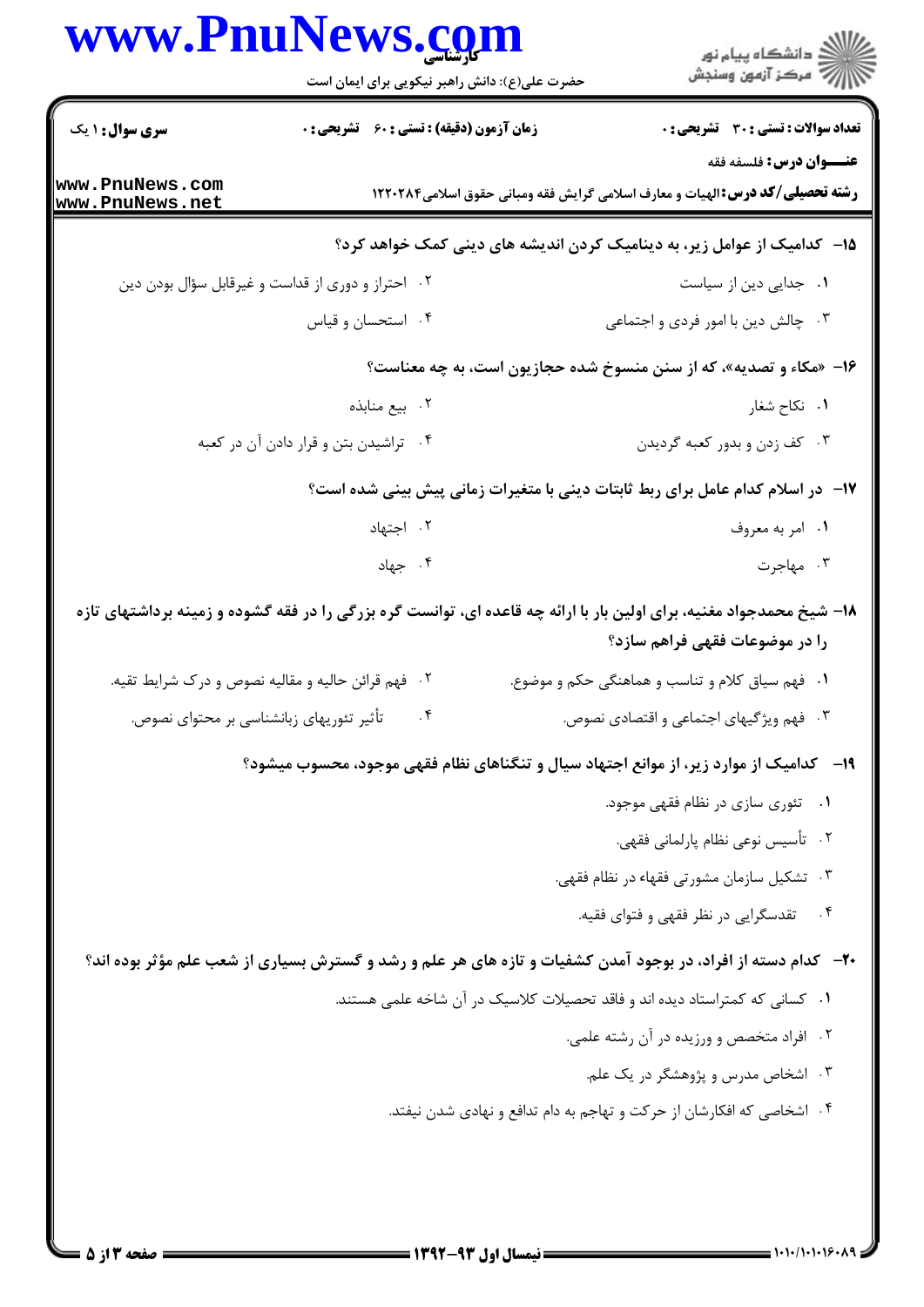|                                    | www.PnuNews.com<br>حضرت علی(ع): دانش راهبر نیکویی برای ایمان است | ِ دانشڪاه پيام نور<br>/√ مرڪز آزمون وسنڊش                                                                                                                                      |
|------------------------------------|------------------------------------------------------------------|--------------------------------------------------------------------------------------------------------------------------------------------------------------------------------|
| <b>سری سوال : ۱ یک</b>             | <b>زمان آزمون (دقیقه) : تستی : 60 ٪ تشریحی : 0</b>               | تعداد سوالات : تستى : 30 - تشريحي : 0                                                                                                                                          |
| www.PnuNews.com<br>www.PnuNews.net |                                                                  | <b>عنـــوان درس:</b> فلسفه فقه<br><b>رشته تحصیلی/کد درس:</b> الهیات و معارف اسلامی گرایش فقه ومبانی حقوق اسلامی1۲۲۰۲۸۴                                                         |
|                                    |                                                                  | <b>٢١</b> - نظريه انقلاب دائمي اسلام، از كيست؟                                                                                                                                 |
|                                    | ۲. توین بی                                                       | ٠١. آيت ا مطهري                                                                                                                                                                |
|                                    | ۰۴ امام خميني(ره)                                                | ۰۳ دکتر علی شریعتی                                                                                                                                                             |
|                                    |                                                                  | ۲۲– کدامیک از تدابیر زیر، توسط شهید صدر و مؤلف کتاب، به عنوان راه حلی برای جلوگیری از سوءاستفاده احتمالی از اصل<br>توجه به ویژگیهای اجتماعی و اقتصادی عصر شارع، ارائه شده است؟ |
|                                    |                                                                  | ٠١ قبول و استقبال همراه با احتياط و توجه به فلسفه صدور حكم.                                                                                                                    |
|                                    |                                                                  | محدود نمودن دین شناسی به افراد صالح و متخصص.<br>$\cdot$ $\cdot$ $\cdot$<br>۰۳ توجه به نظامهای حقوقی دنیا.                                                                      |
|                                    |                                                                  | ۰۴ جایگزین نمودن مسأله تجزی در اجتهاد به جای اجتهاد مطلق.                                                                                                                      |
|                                    |                                                                  | ۲۳– کدامیک از حقوقدانان غربی، معتقد است علم فقه توانایی هماهنگی و اداره جهان جدید را داراست؟                                                                                   |
|                                    | ۰۲ توین بی                                                       | ٠١. برتراند راسل                                                                                                                                                               |
|                                    | ۰۴ رنه داويد                                                     | ۰۳ دکارت                                                                                                                                                                       |
|                                    |                                                                  | ۲۴- مسئله تعارضهای مسلم بین علم و دین (بر فرض اگر وجود یابد)، حاصل چیست؟                                                                                                       |
|                                    | ۰۲ وجود مقررات اجباری فراوان در حقوق اسلامی.                     | ۰۱ مخترعات انسانی و تصنیفات بشری                                                                                                                                               |
|                                    | ۰۴ اصالت عقل                                                     | ۰۳ پذیرش نهادهای غربی                                                                                                                                                          |
|                                    |                                                                  | <b>۲۵</b> - در چه صورتی سیره و روش عقلاء میتواند در همه زمانها مورد اعتنا و استناد شارع باشد؟                                                                                  |
|                                    |                                                                  | ۰۱ در صورتیکه با اصول مسلم اسلامی تعارض نداشته باشد.                                                                                                                           |
|                                    |                                                                  | ۰۲ در صورتیکه در جواز تقلید مجتهد به سیره عقلا، تمسک کنیم.                                                                                                                     |
|                                    |                                                                  | ۰۳ در صورتیکه با سایر نظامهای حقوقی دنیا، سازگار باشد.                                                                                                                         |
|                                    |                                                                  | ۰۴ در صورتیکه سیره عقلا ناظر به خرد جمعی و عقلای جامعه باشد.                                                                                                                   |
|                                    |                                                                  | ۲۶– کدامیک از شخصیتهای زیر، معتقد است که فقه، علم دنیایی محض است؟                                                                                                              |
|                                    | ۰۲ امام محمد غزالی                                               | ۰۱ فیض کاشان <sub>ی</sub>                                                                                                                                                      |
|                                    | ۰۴ مرحوم صدوق                                                    | ۰۳ مهاتماگاندی                                                                                                                                                                 |